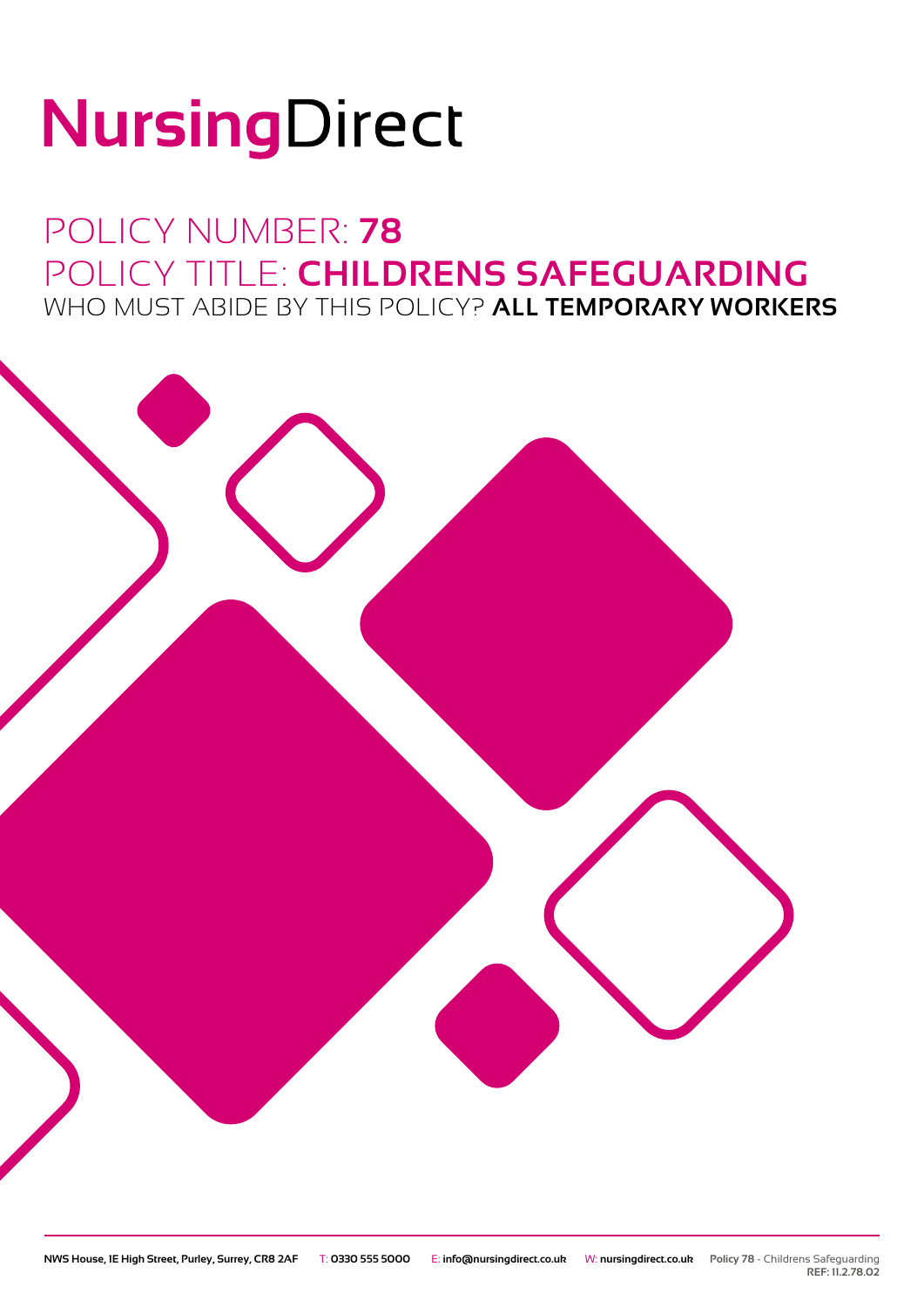### CHILDRENS SAFEGUARDING

#### **THE PURPOSE OF THIS POLICY**

Safeguarding supervision supports professionals to reflect critically on the impact of their decisions on the child and their family (Working Together 2015). Nursing Direct recognises that safeguarding supervision is integral to providing an effective child centred service and that it has a responsibility to ensure that appropriate staff receive and deliver safeguarding supervision on a regular basis. All of Nursing Direct are required to fulfill their legal duty under section 11 of the Children Act (2004) and statutory responsibilities as set out in Working Together to Safeguard Children (2015). Therefore, safeguarding and promoting the welfare of children must be an integral part of the care offered to all children and their families by all health care professionals. This may be care offered to children, young people, families or adults who are parents or carers. Working to ensure children are protected from harm requires sound professional judgment to be made. It is demanding work that can be distressing and stressful and those involved must have access to advice and support from professionals experienced in the field of safeguarding children. It is important that Nursing Direct staff who provide safeguarding advice and support have access to supervision as effective supervision promotes good standards of practice and supervision can play a critical role in ensuring a clear focus on a child's welfare. This policy has been written to be consistent with national and local policies and procedures, in particular, London Child Protection Procedures (2011) and Working Together to Safeguard Children (2015).

#### **PURPOSE**

The purpose of this policy is to provide specific guidance on how supervision is conducted within the context of safeguarding/child protection in Nursing Direct because effective supervision can support the professional to:

- Improve practice
- Keep a focus on the child
- Help to avoid drift;
- Maintain a degree of objectivity and challenges fixed views;
- Test and assesses the evidence base for assessment and decisions.
- Work with children who may have been harmed or are living in complex family situations
- Reflect on cases and build experience.
- Identify any relevant training and development for the practitioner
- Address the emotional impact of work

#### **AIMS AND OBJECTIVES**

The aims and objectives of this policy are to promote and develop a culture that values and engages in regular safeguarding children at risk supervision in order to provide high quality services and advocate best practice within children services. Also to:

- Provide formal support and guidance for all health professionals working with children at risk, in order for them to carry out their safeguarding responsibilities
- Ensure that all members of staff working with children services understand their role, responsibilities and scope of professionals discretion and authority regarding safeguarding children in the multi‐agency arena.
- Provide a source of advice, support and expertise for staff in an appropriately safe learning environment
- Provide opportunity for reflection and critical incident analysis, to identify, deal with and learn from near misses and mistakes and ensure best outcomes for children at risk.
- Endorse clinical judgments and provide specialist support when circumstances require it in the safeguarding children processes

#### **DEFINITIONS**

#### **Supervision**

Is an accountable process which supports, assures and develops the knowledge, skills and values of an individual, group or team. Its purpose is to improve the quality of their work to achieve agreed outcomes (Providing Effective Supervision: Skills for Care & CWDC 2007).

It is central to the process of learning and to the expansion of the scope of practice and should be seen as a means of encouraging self-assessment and analytical and reflective skills (NHSME A Vision for the Future, HMSO 1993).

#### **A Child**

Is anyone who has not yet reached their 18th birthday. The fact that a child has reached 16 years of age, is living independently or is in further education, is a member of the armed forces, is in hospital or in custody in the secure estate, does not change his/her status or entitlements to services or protection.

#### **Child in Need**

Is defined under section 17 of the Children Act (1989) as a child is unlikely to achieve or maintain a satisfactory level of health or development, or their health and development will be significantly impaired, without the provision of services; or a child who is disabled.

#### **Child Protection**

Is a part of safeguarding and promoting welfare. This refers to the activity that is undertaken to protect specific children who are suffering, or are likely to suffer, significant harm.

#### **Safeguarding and Promoting the Welfare of Children** Is defined as:

- Protecting from maltreatment;
- Preventing impairment of children's health or development;
- Ensuring that children are growing up in circumstances consistent with the provision of safe and effective care and
- Taking action to enable all children to have the best outcomes

#### **Safeguarding Supervisor**

This is an appropriately qualified, experienced designated person who provides supervision. They are accountable for the advice they give and actions they take.

#### **ROLES AND RESPONSIBILITIES**

#### **Safeguarding Manager**

Has overall responsibility for ensuring that Nursing Direct has appropriate strategy, structures, policies and procedures in place to ensure that children experiencing or at risk of abuse and neglect are safeguarded and that the commissioned provider services comply with relevant national legislation and discharge their duties effectively.

#### **Clinical Governance Panel**

They are responsible for:

- Providing strategic guidance on all aspects of the health service contribution to safeguarding.
- Providing supervision and support to Named professionals in the provider services.
- Providing professional advice on safeguarding matters to the multi-agency network.
- Representing Nursing Direct on Safeguarding Children Board if required
- Advising on appropriate training for health personnel and participate in its Provision
- Advising on practice policy, guidance and ensure health components are updated; ensure expert advice is available on safeguarding policy and procedure and on day to day safeguarding management of children and families concerns
- Liaising with other designated nurses and doctors both nationally and regionally to bench mark safeguarding work.
- Attending relevant regional and national forums and maintain their competencies as laid out in the intercollegiate document (2015).

#### **Principles Underpinning Safeguarding Supervision**

Safeguarding supervision is based on key principles found in supervision theory to ensure safe outcomes. It focuses on the child, adult and their families and also meets the needs of the organisation and the practitioner through developing best practice. The policy sits within a strategy that is underpinned by national guidance which is based on listening to the child's voice, and their families. The strategy enables wide range of practitioners to identify and utilise six common Core skills and Knowledge for the children Workforce (2005).